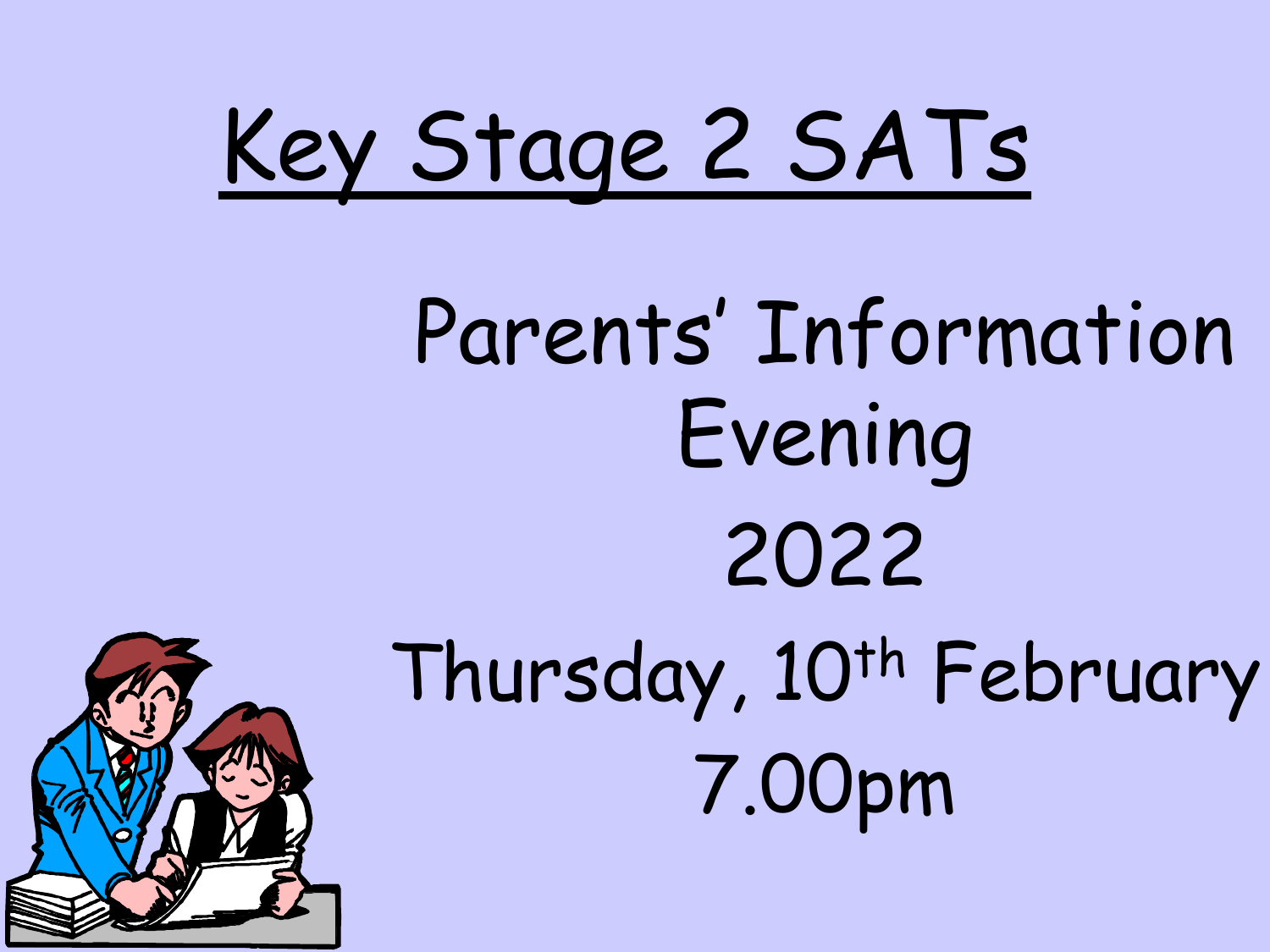## **What will happen?**

**At the end of each Key Stage each child is assessed on whether age related expectations have been achieved or if a child is working below or above age related expectations. Now the children are nearly at the end of Key Stage 2, they will be sitting tests to gain a mark that reflects their attainment with regards to age related expectations within the National Curriculum in English and Mathematics.**

**The children will be working either in the hall or, in a few cases, a separate room to complete their test papers.**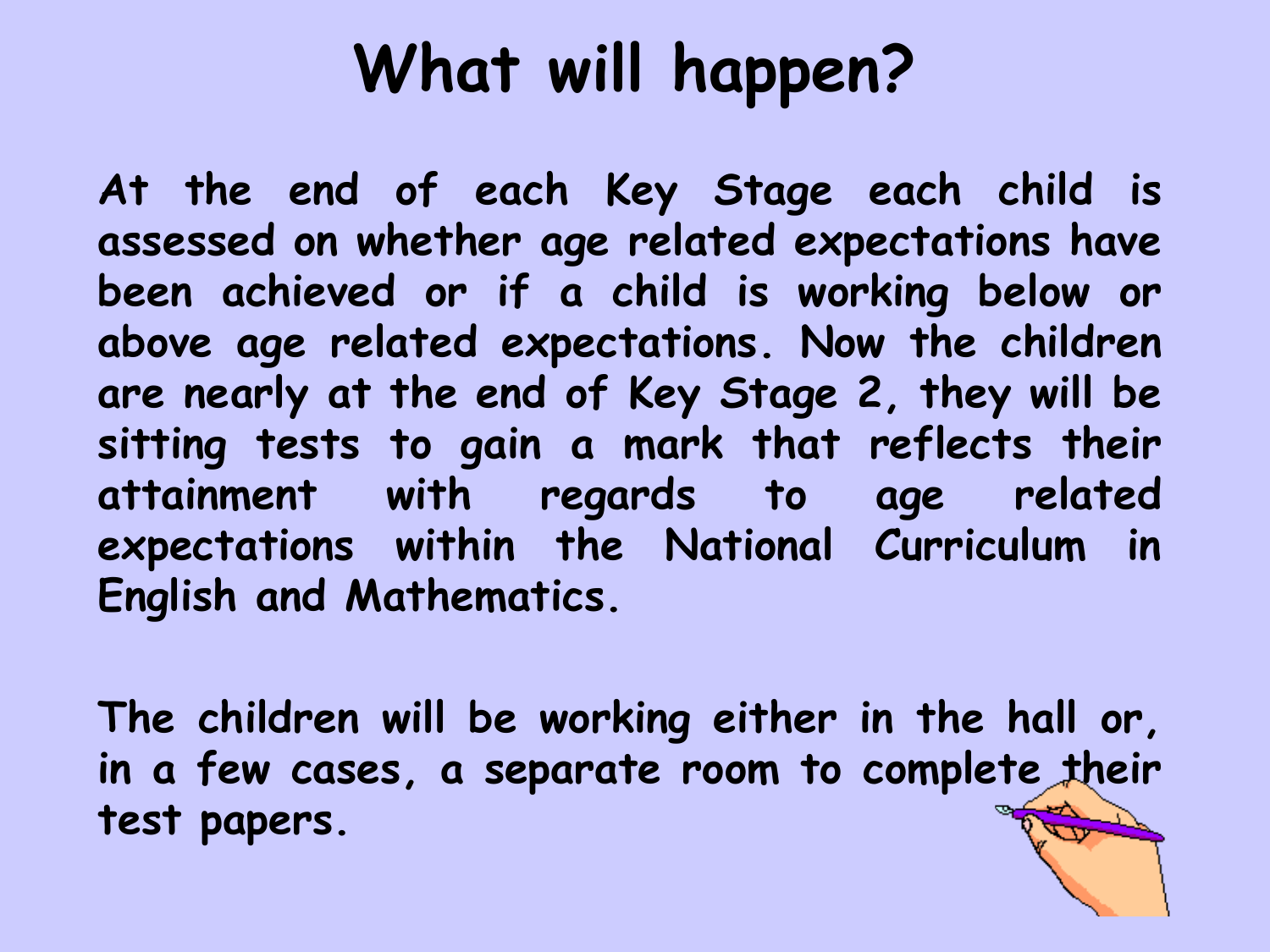## **When are the tests?**

**The children will do all their tests in the week beginning Monday 9th May 2022. Last test will be on Thursday 12th May 2022.**

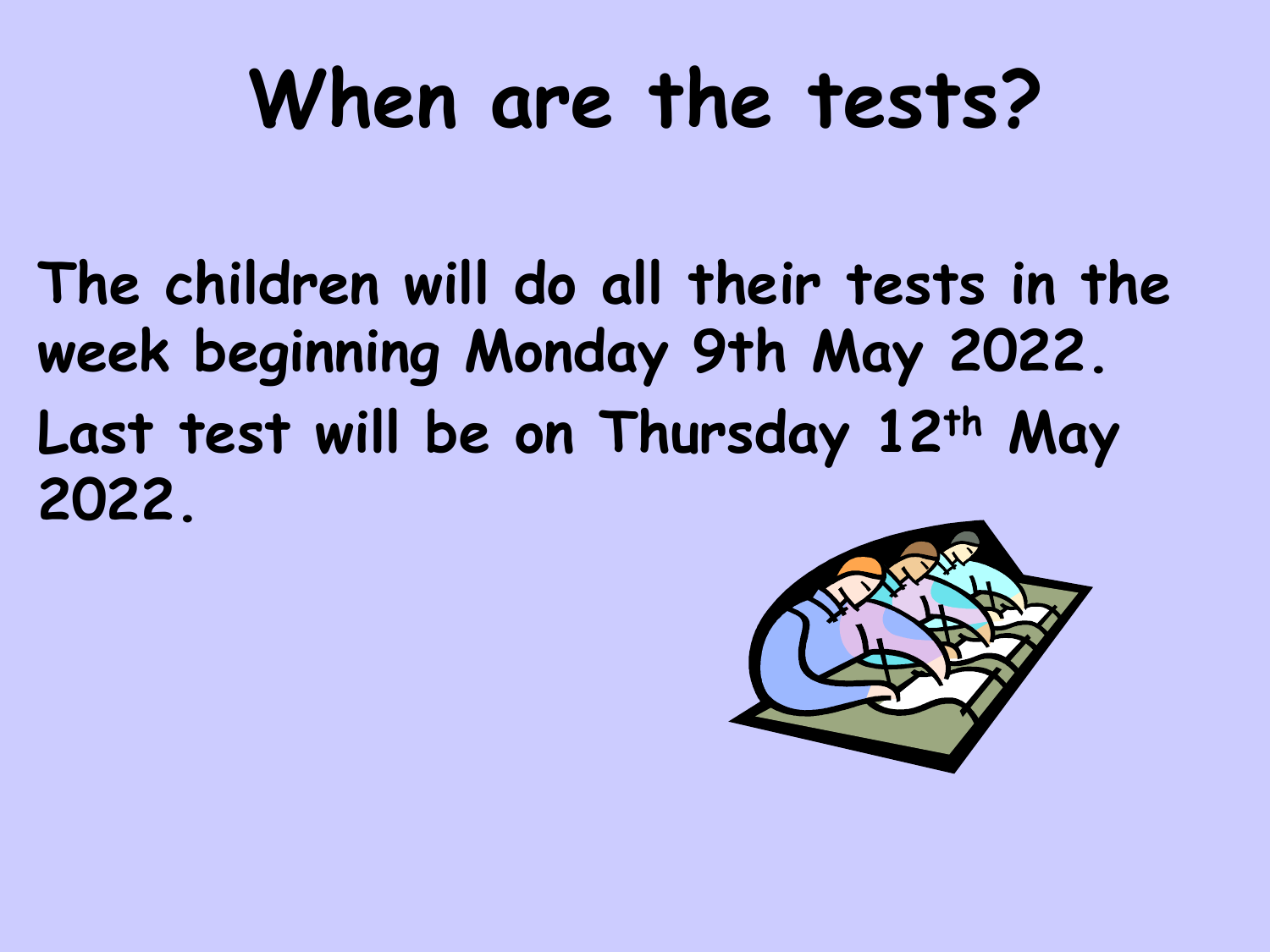## **What tests will the children do?**

**During the week all the children will sit the six tests that cover English and Maths (three English and three Maths).** 

**We are given a time table, which is nationally set and the same for every School, stipulating when the children must do their tests and how long they can have.**

**For the rest of the time the children will follow a normal working week timetable.**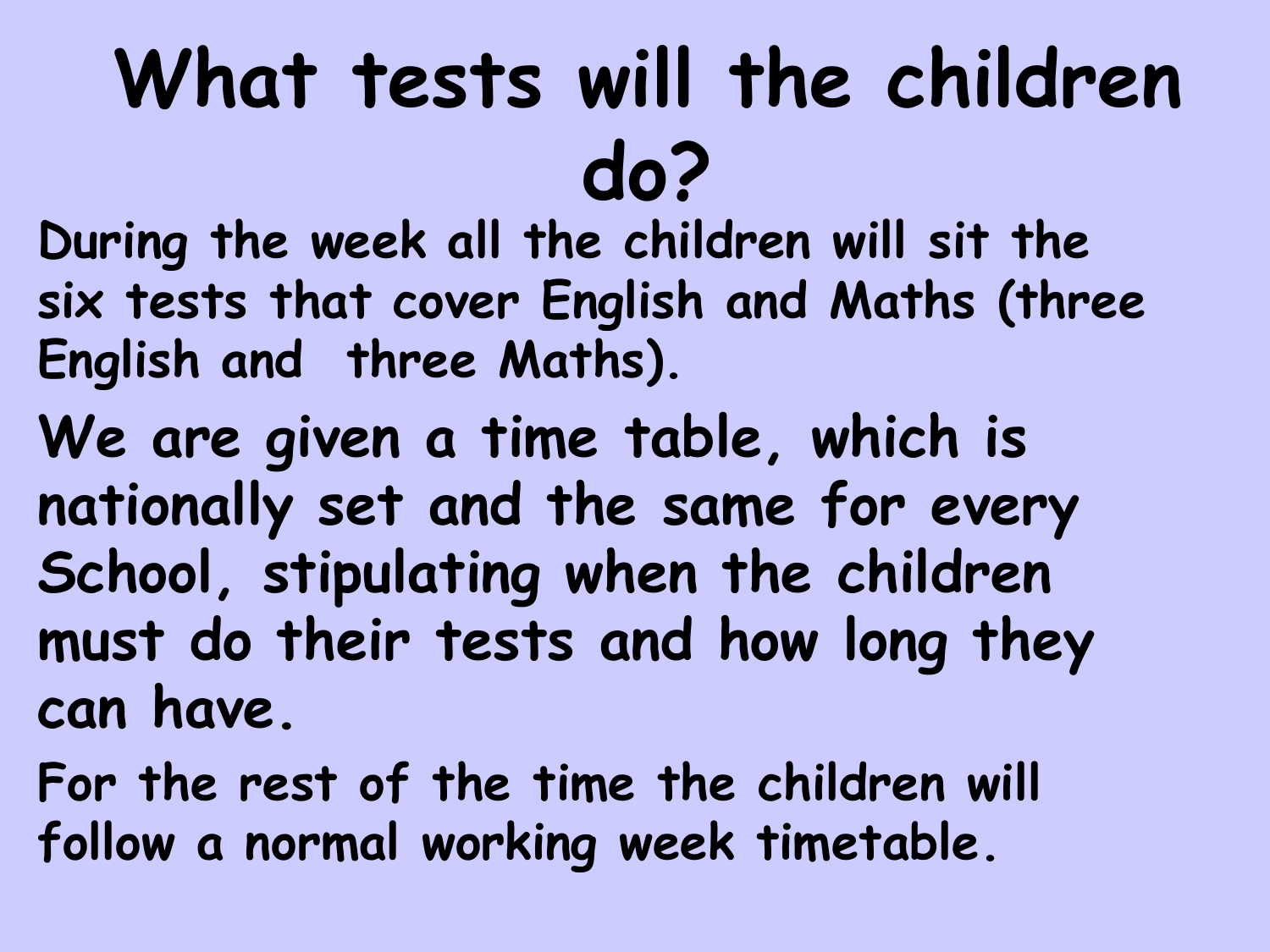## **Timetable**

**Monday, 9th May – English Grammar, Punctuation and Spelling Paper 1: short answer question, English Grammar, Punctuation, Spelling Paper 2: Spellings**

**Tuesday, 10th May – English Reading: English reading and associated booklet**

**Wednesday, 11th May – Mathematics Paper 1: Arithmetic Mathematics Paper 2: Reasoning**

**Thursday, 12th May – Maths Paper 3: Reasoning**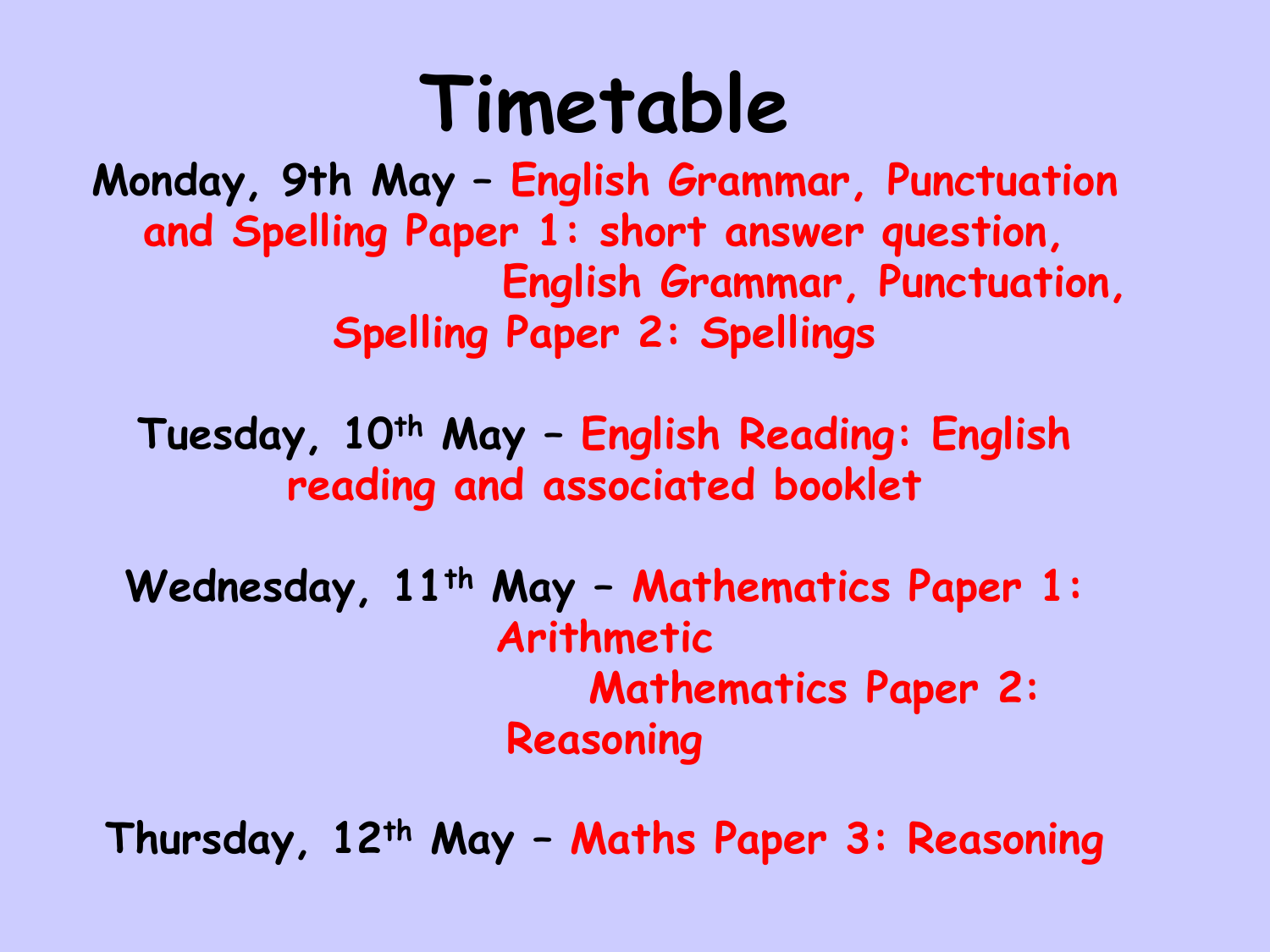**The children will not complete writing assessments during SATs week.**

**Instead, we have been assessing the children's writing over a number of pieces written work throughout Year 6.** 

**These will be assessed and then moderated to ensure accurate assessments are made.** *This is not a new change.*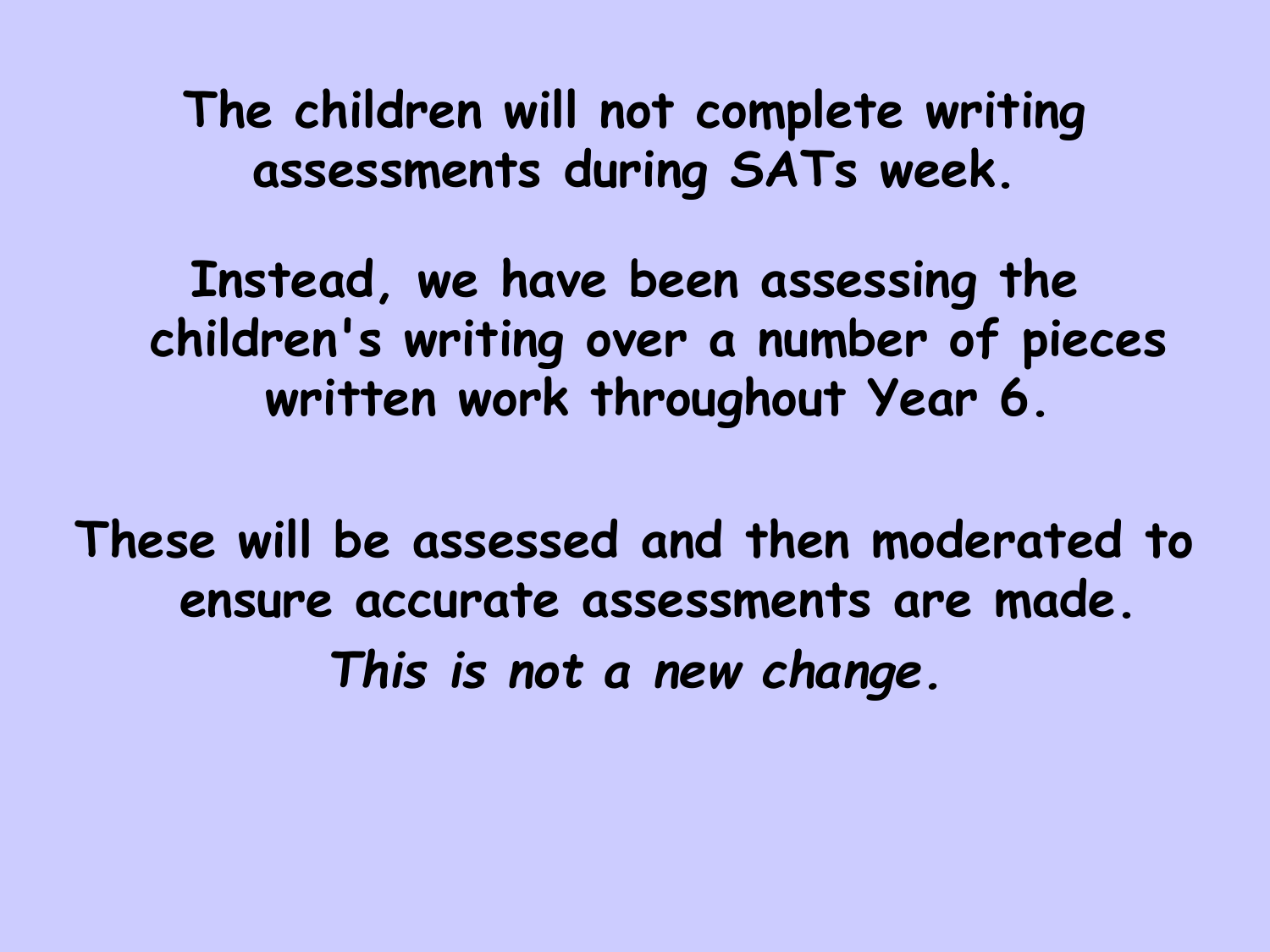### **English Tests – Grammar, punctuation and spelling test**

#### **Paper 1:**

- **short answer questions**
- **45 minutes**
- **Total out of 50 marks**

#### **Paper 2:**

- **Spelling**
- **15 minutes**
- **Total out of 20 marks**

#### **Assessing:**

- **Grammatical terms/ word classes**
- **Functions of sentences**
- **Words, phrases and clauses**
- **Features of Standard English**
- **Formal/informal**
- **Punctuation**
- **Language strategies**



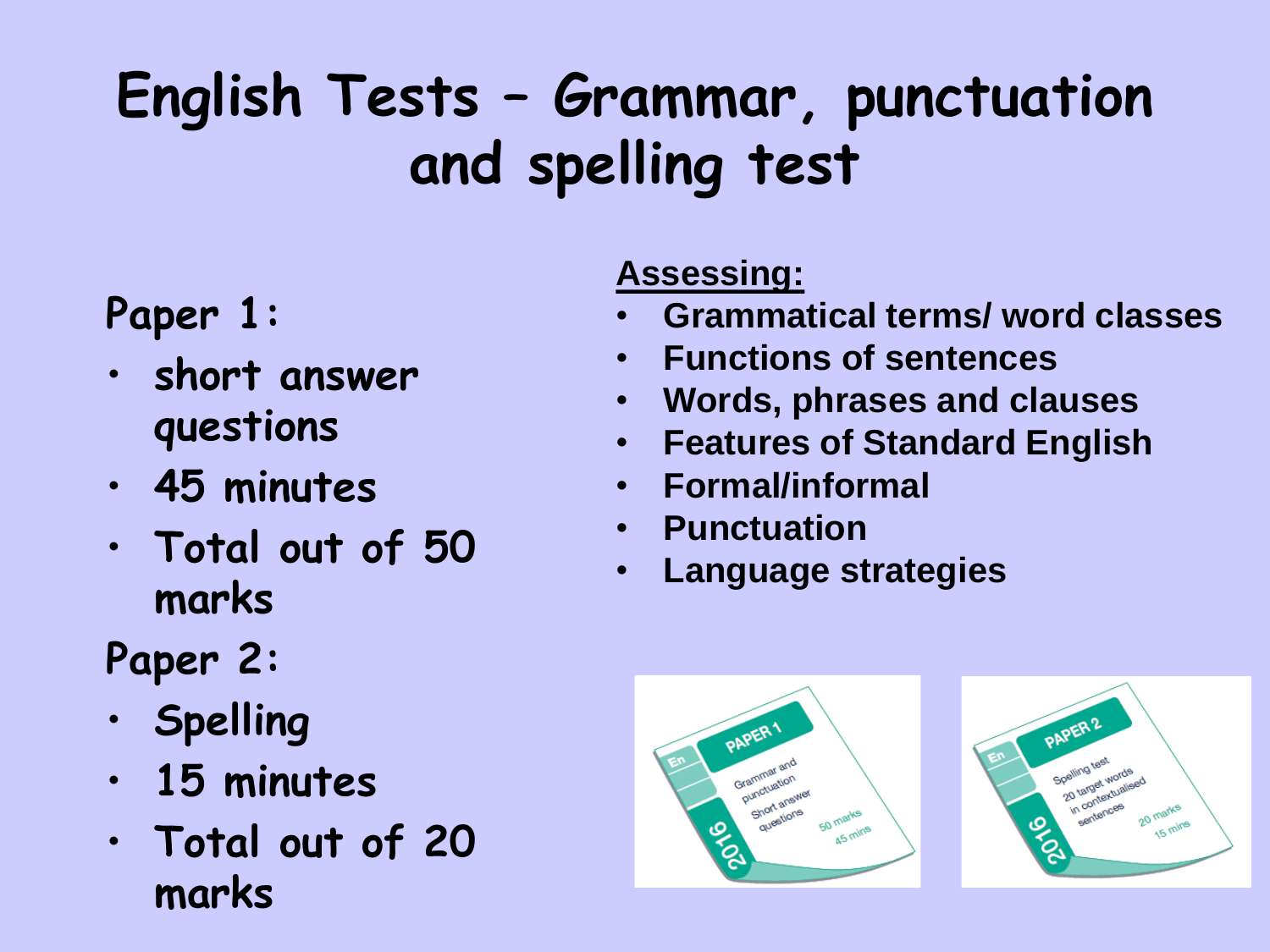# English Tests – Reading Test

- 60 minutes to read and answer
- Total out of 50 marks
- The 3 or 4 texts will not be linked by a theme and will increase in difficulty in the booklet



Assessing:

- **Range of texts**
- Themes and conventions
- Making inferences
- **Comprehension**
- **Language for effect**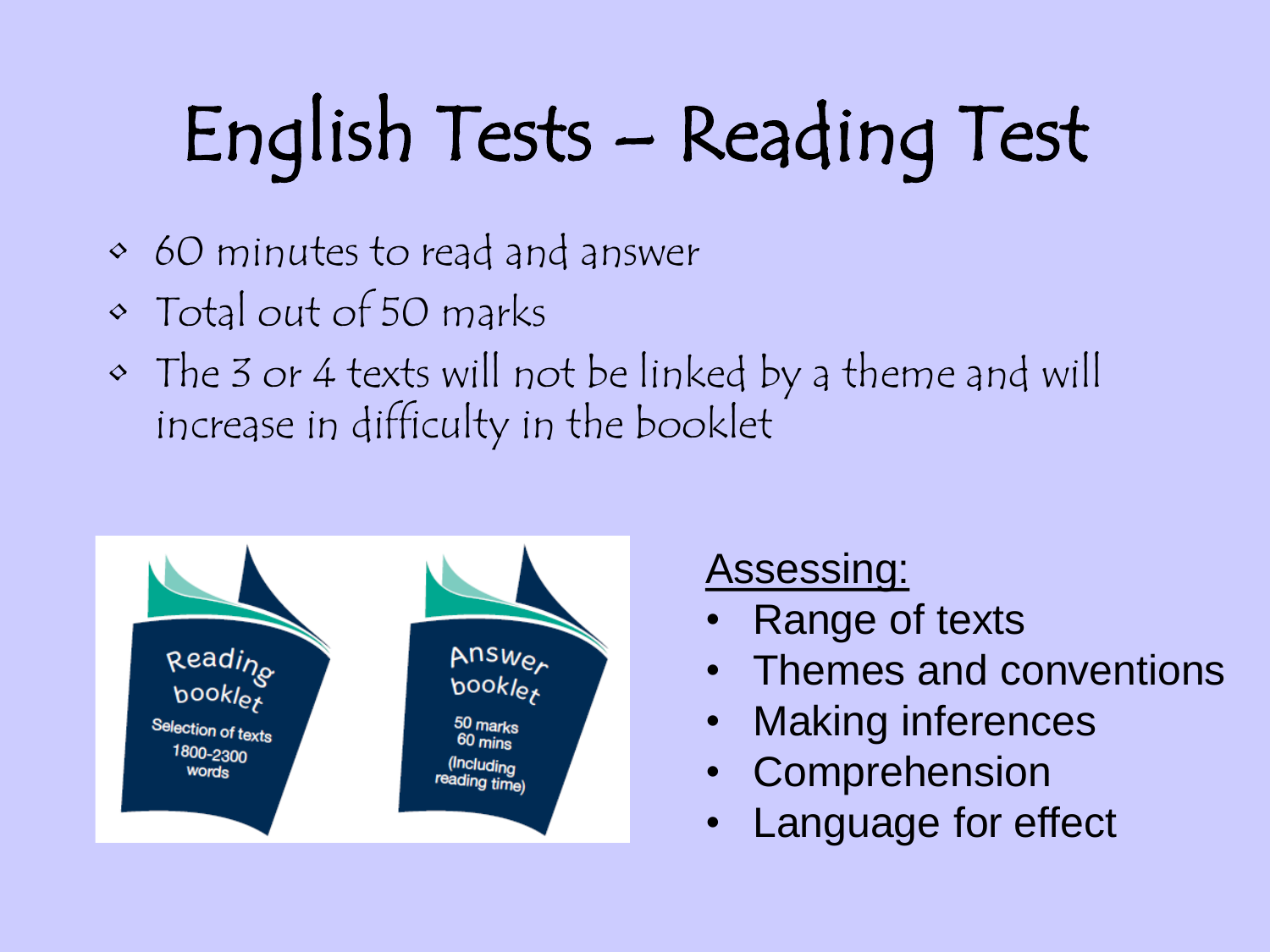#### **Maths Tests**

#### **Paper 1: arithmetic**

- **Replaces 'mental maths test'**
- **30 minutes, 40 marks**
- **Pupils answer written questions at their own speed**

#### **Papers 2 & 3: reasoning**

- **Both 40 minutes, 35 marks**
- **Variety of problems to solve**



#### **Assessing:**

- **Number and place value, approximation and estimation/rounding**
- **Four rules (calculations)**
- **Fractions, decimals and percentages**
- **Ratio and proportion**
- **Algebra**
- **Measurement**
- **Geometry: properties of shape**
- **Geometry: position and direction**
- **Statistics**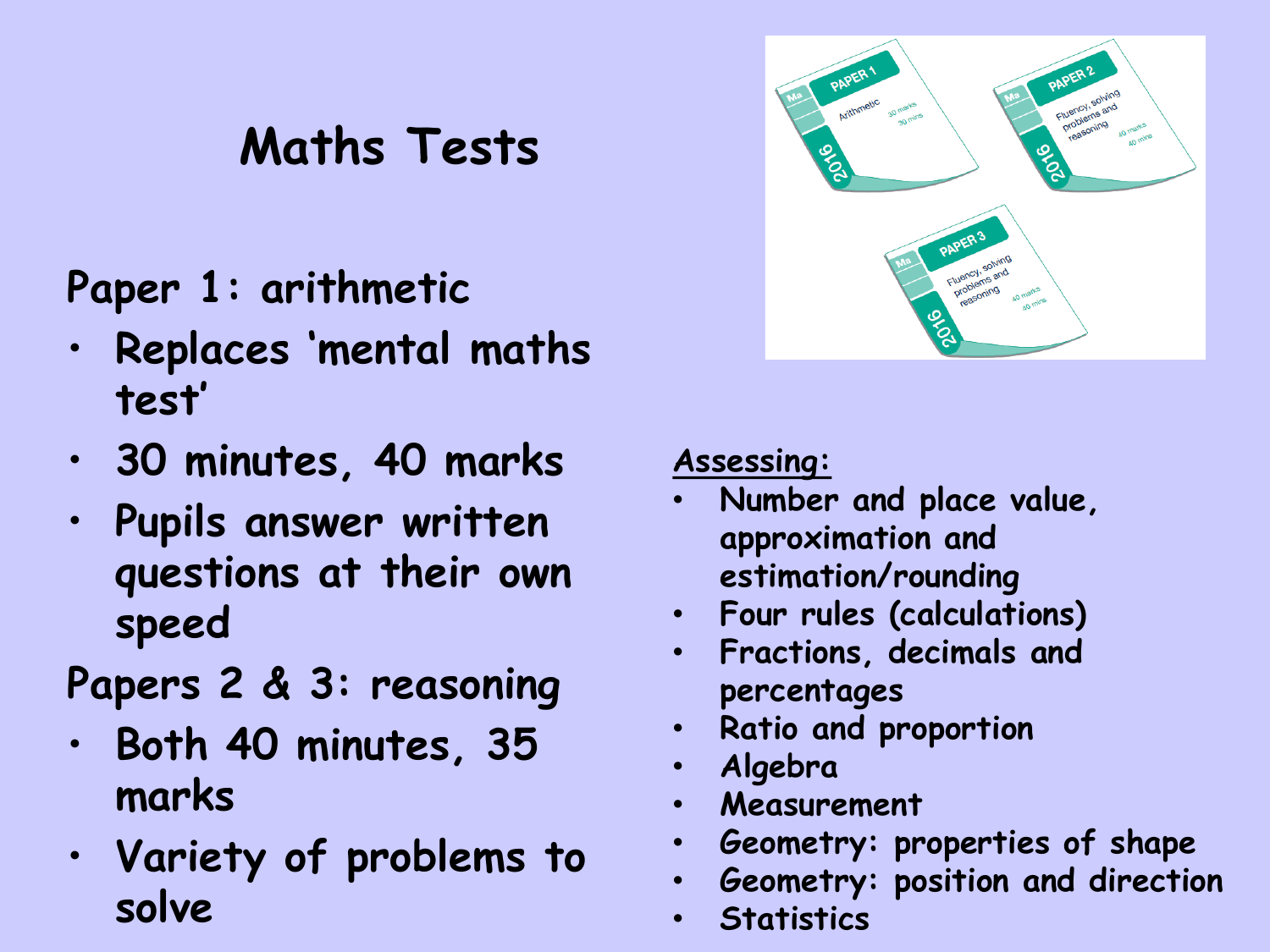## **Scaled Scores**

- **Each test has a raw score. For example: total number of marks on the Reading paper is 50 marks. A pupil scores 30 marks so their raw score is 30.**
- **Each raw score is converted to a scaled score out of 100**
- **The results will indicate if the pupil has met the required standard.**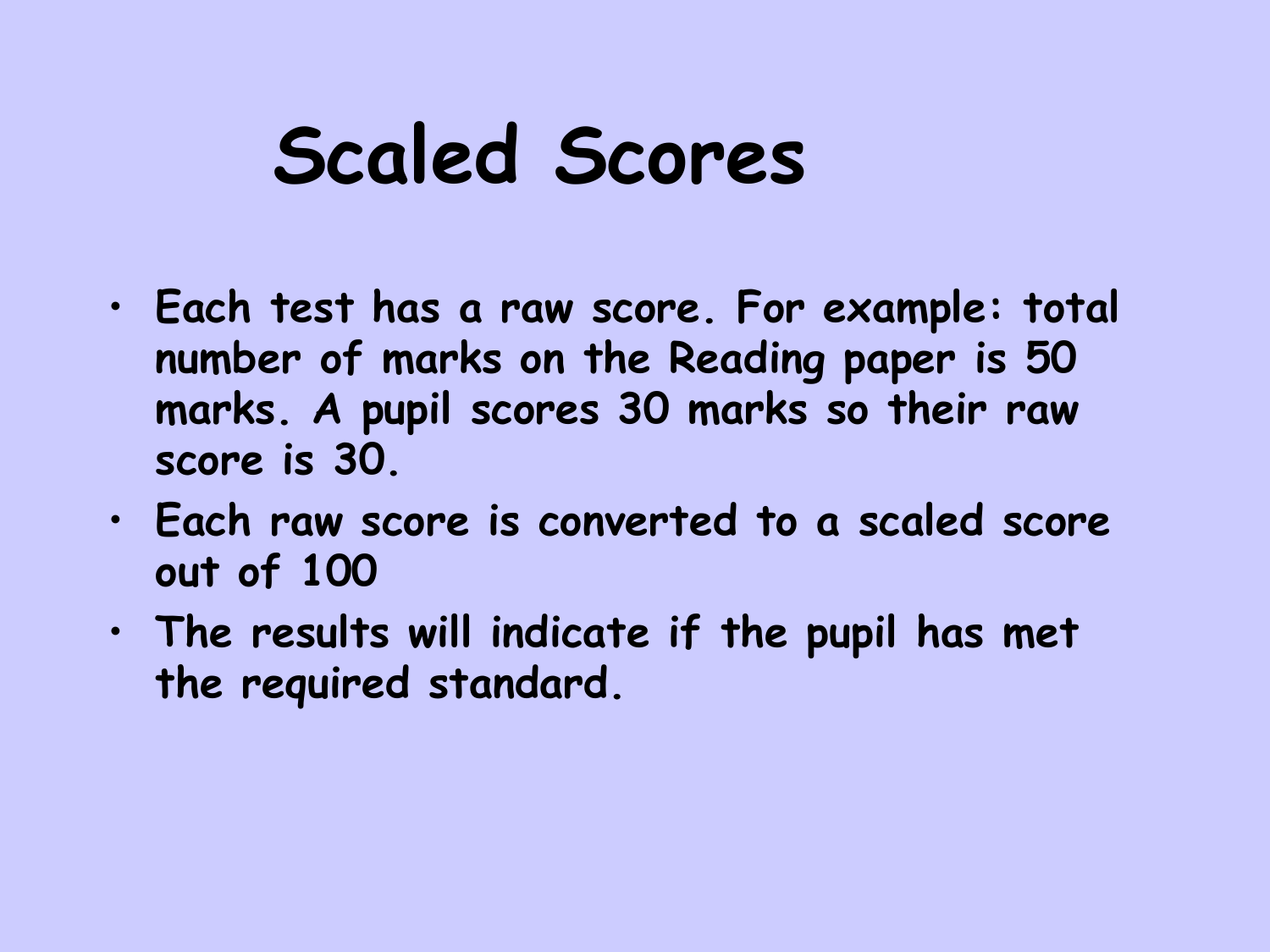#### **Teacher Assessment**

**In addition to the tests, we assess the children (teacher assessment) from the work they complete in class.**

**The children will be assessed in the same areas as previously - Speaking &Listening, Reading, Writing, Maths and Science. This year we will be using the Teacher Assessment Framework for Key Stage 2. This teacher assessment, together with the test results, are reported to you and sent to the secondary schools.**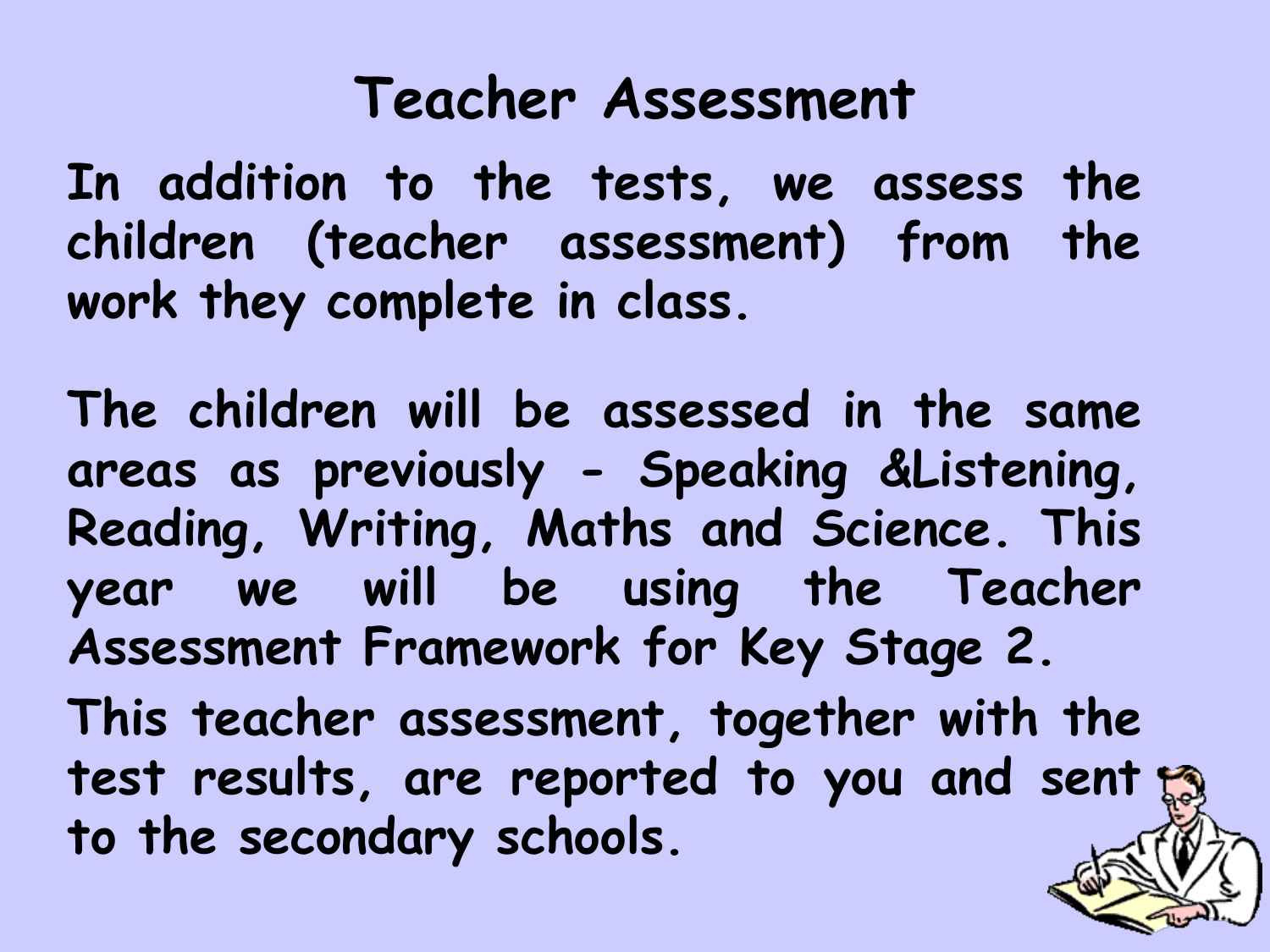## **The Tests**

**For each of the tests, the children will have instructions read to them in full. There is a script from which the instructions will be read, and any further discussion or prompting is not permitted.**

**The children will work on their own in silence during the test time to ensure they are able to concentrate on their own writing, reading or maths.**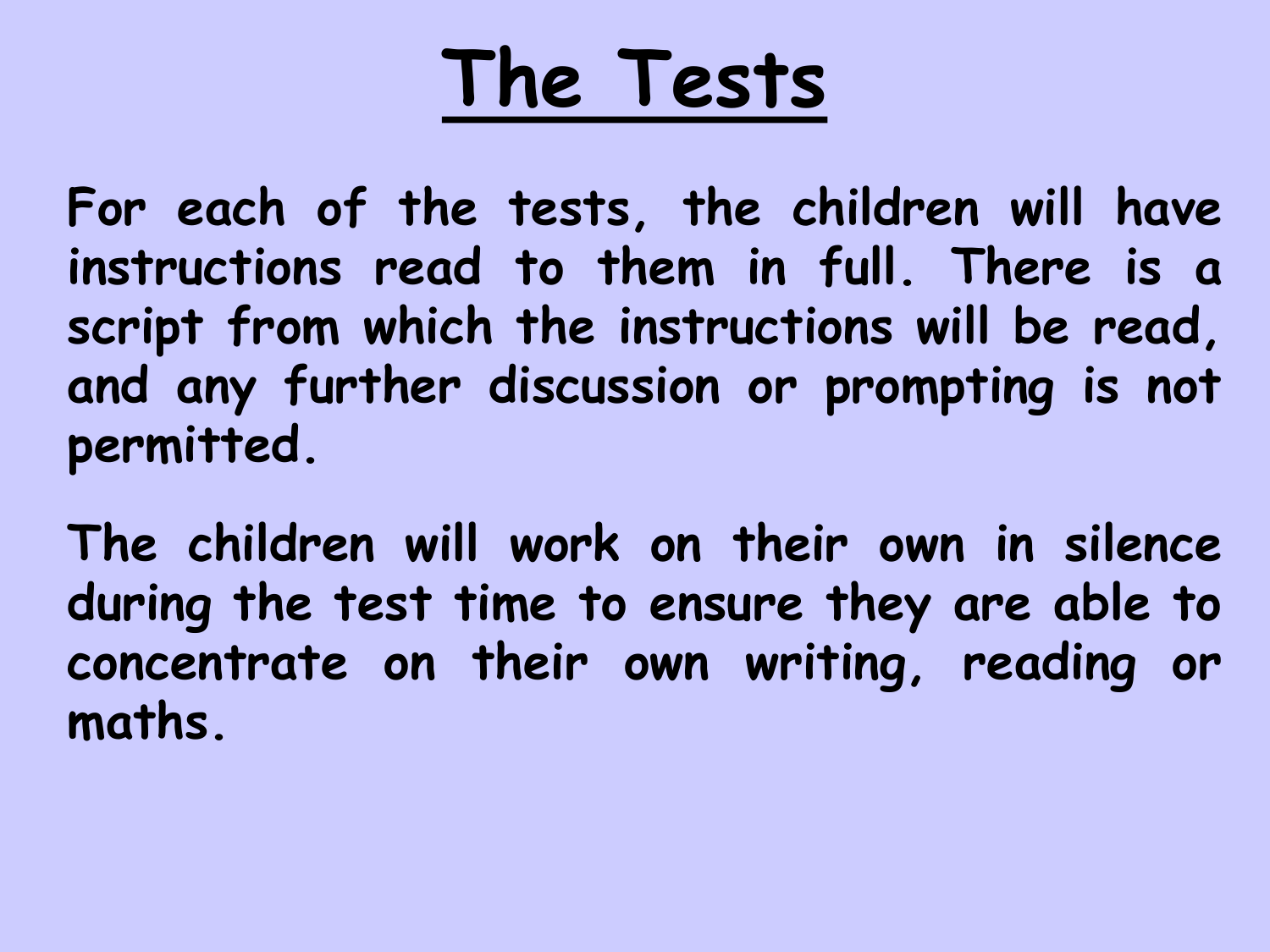**SATs Week: Do the children need to bring anything?**

**The children will not need anything different to a normal working school day.**



**The school will provide all equipment for the tests (and also water!)**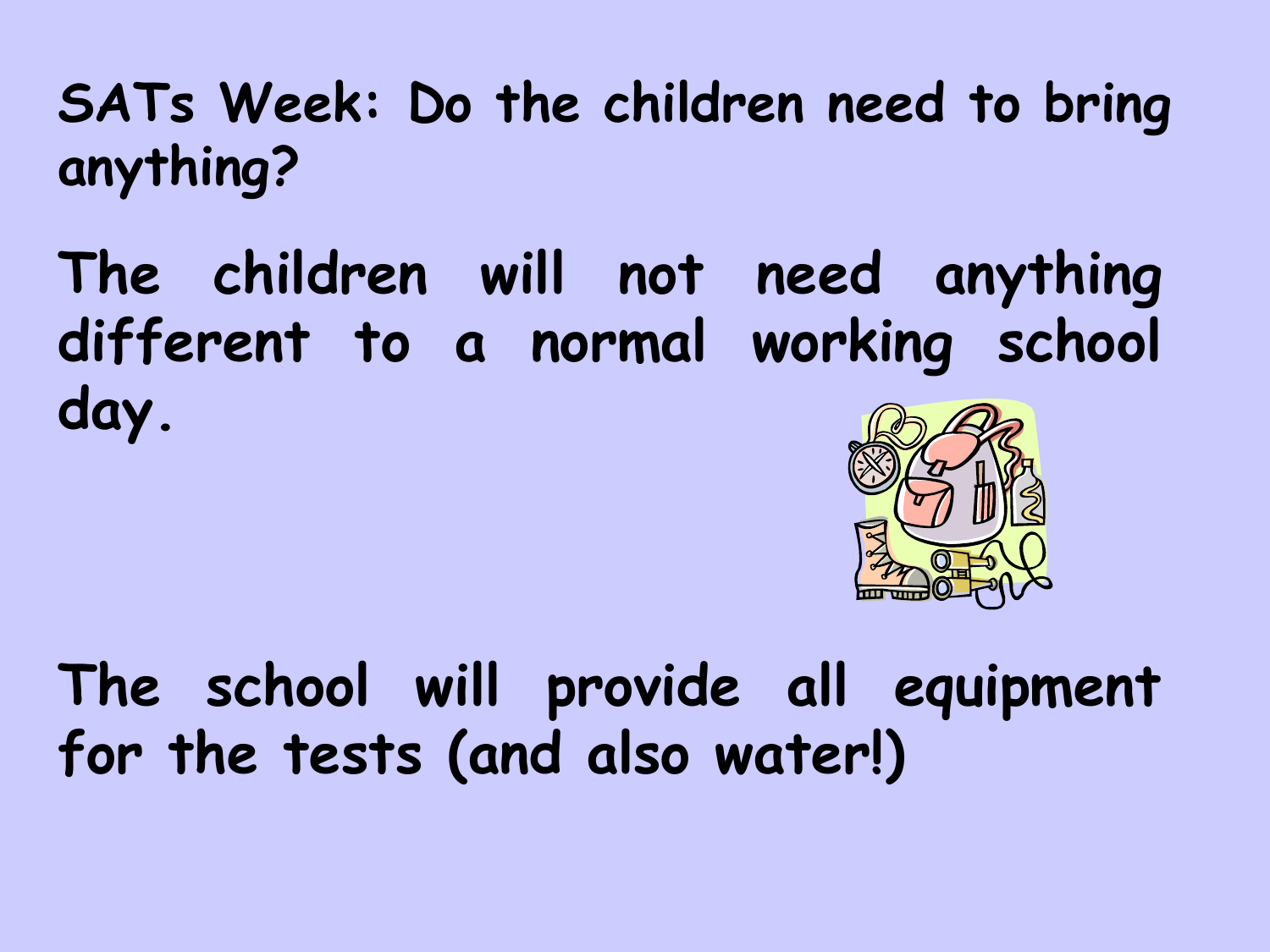# **Bringing a 'friend' …**

**We always have requests from Year 6 about bringing 'good luck' mascots. These are more than welcome as long as they are an appropriate size. We always ask the children to bring in no more than one each.**

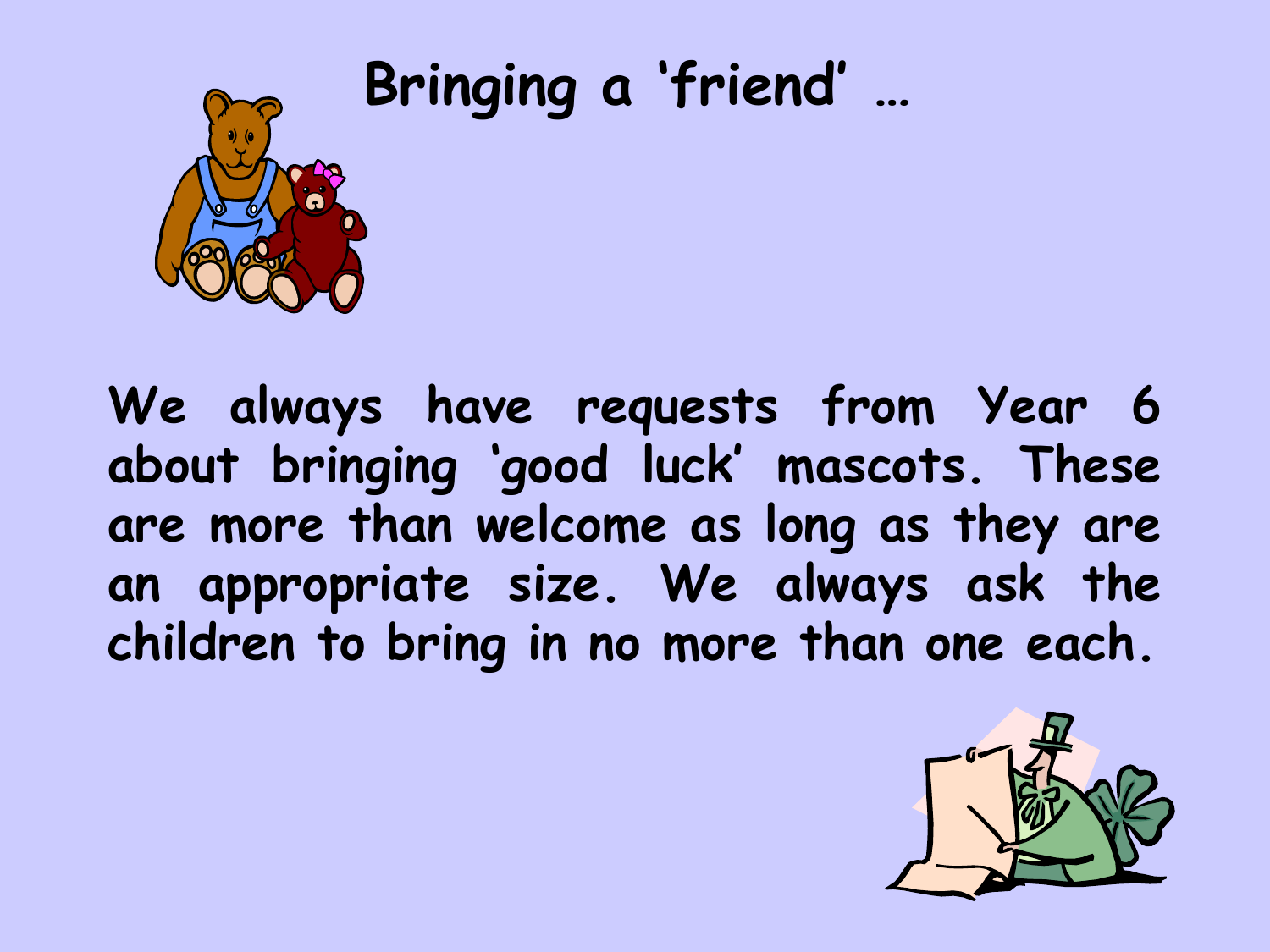**What happens if my child is ill?**

**If your child is ill on any of the days during the SATs week – please ring school at the earliest possible time, as you would usually.**

**In some circumstances tests can be taken later, but the school must be informed and the integrity of the test must be strictly upheld through no contact with other children or the internet.(Best to send them in if at all possible)**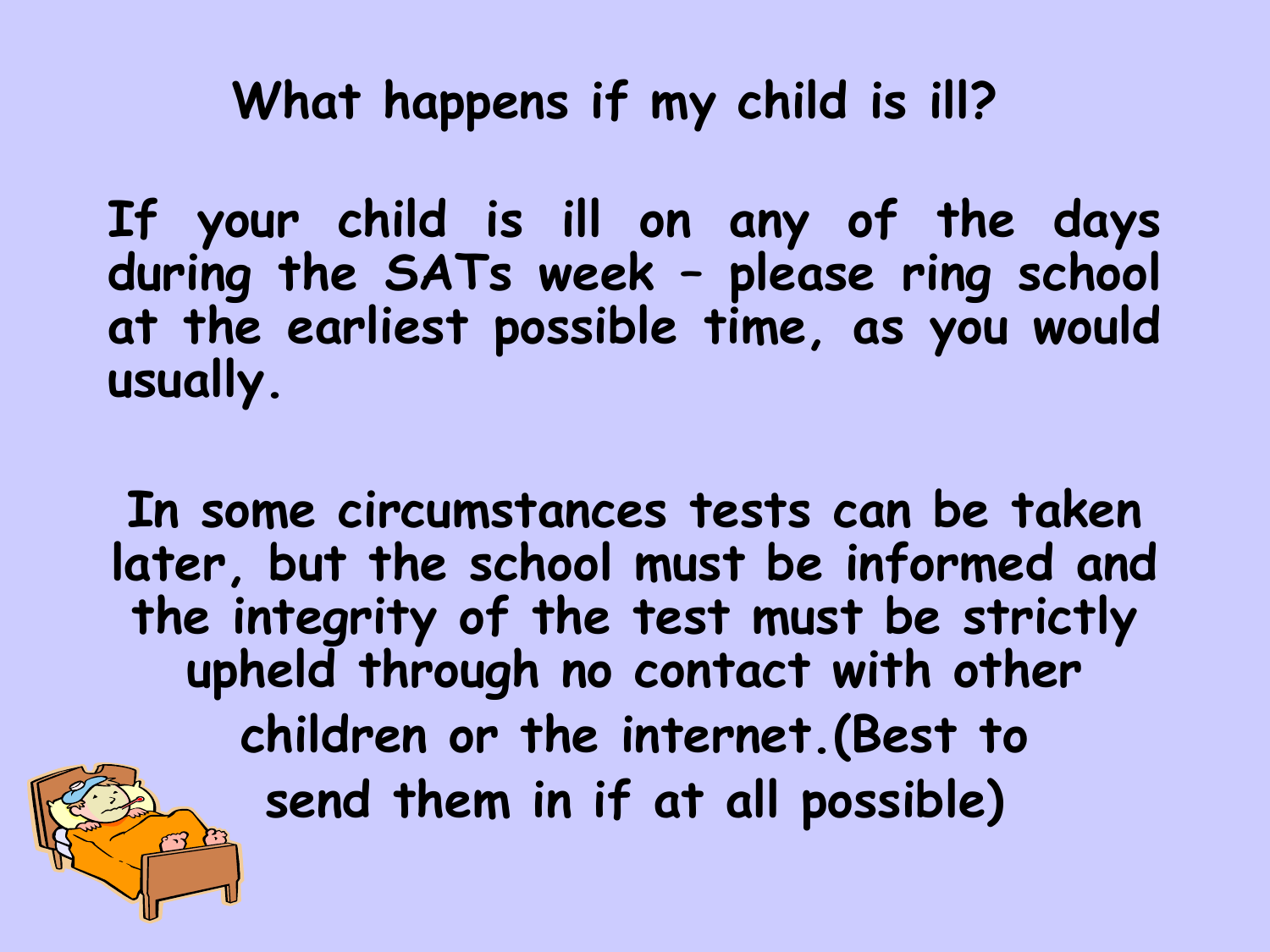## **SATs Week: What can we do to help?**

**There are a few important things that you can do to help your child during the week:**

- **1. Ensure they have early nights**
- **2. Give them a good breakfast in the morning**
- **3. Encourage them to drink plenty of water**

**4. Talk to them and remind them that there is life after the tests! Don't let them get worked up.** 

**SATs are only one measure of your child's attainment and progress.**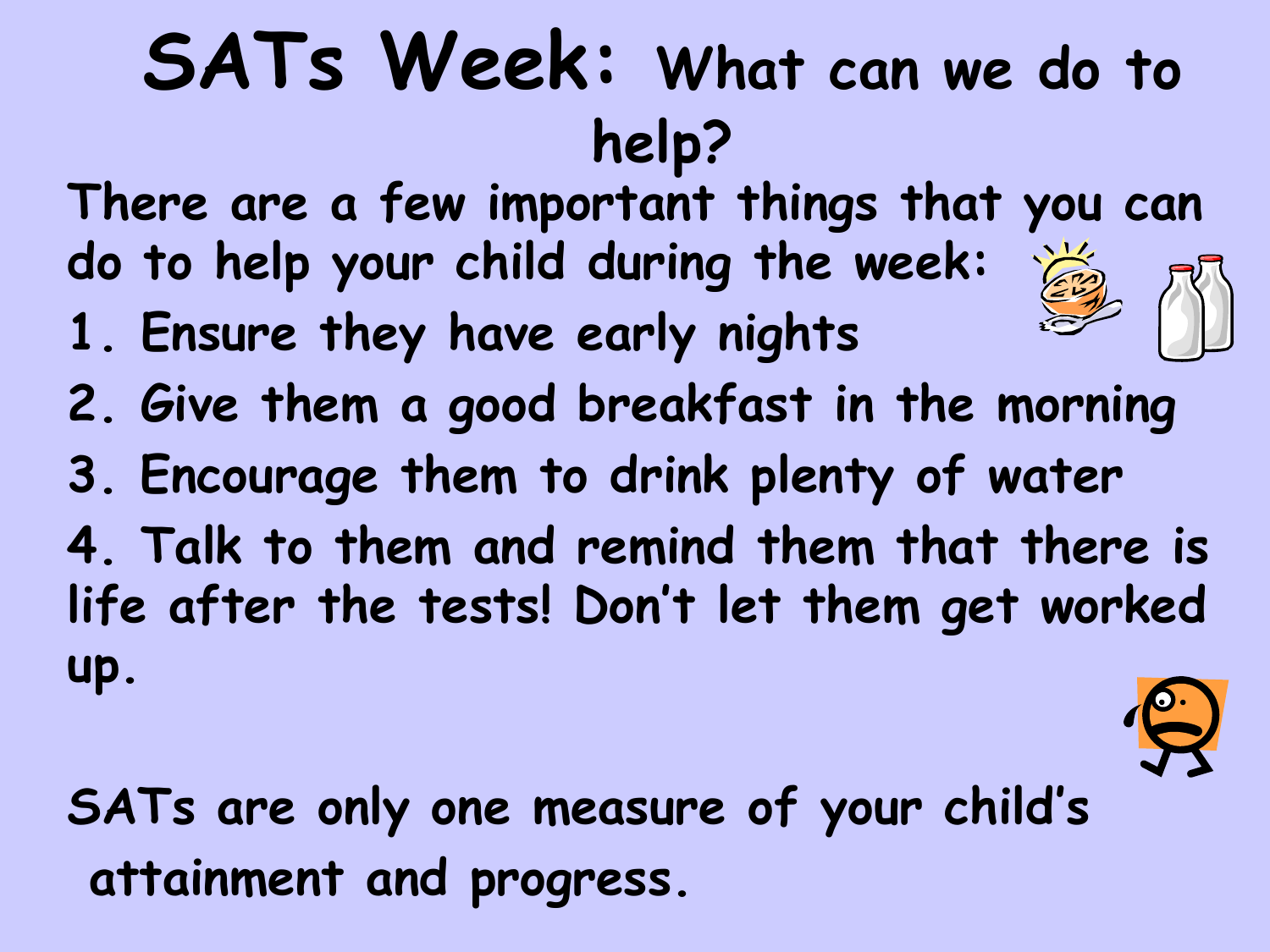## **Above all else ….**

• **Please ensure your child arrives on time (i.e. by 8.45 a.m.) so that they have a calm and orderly start to each day!**

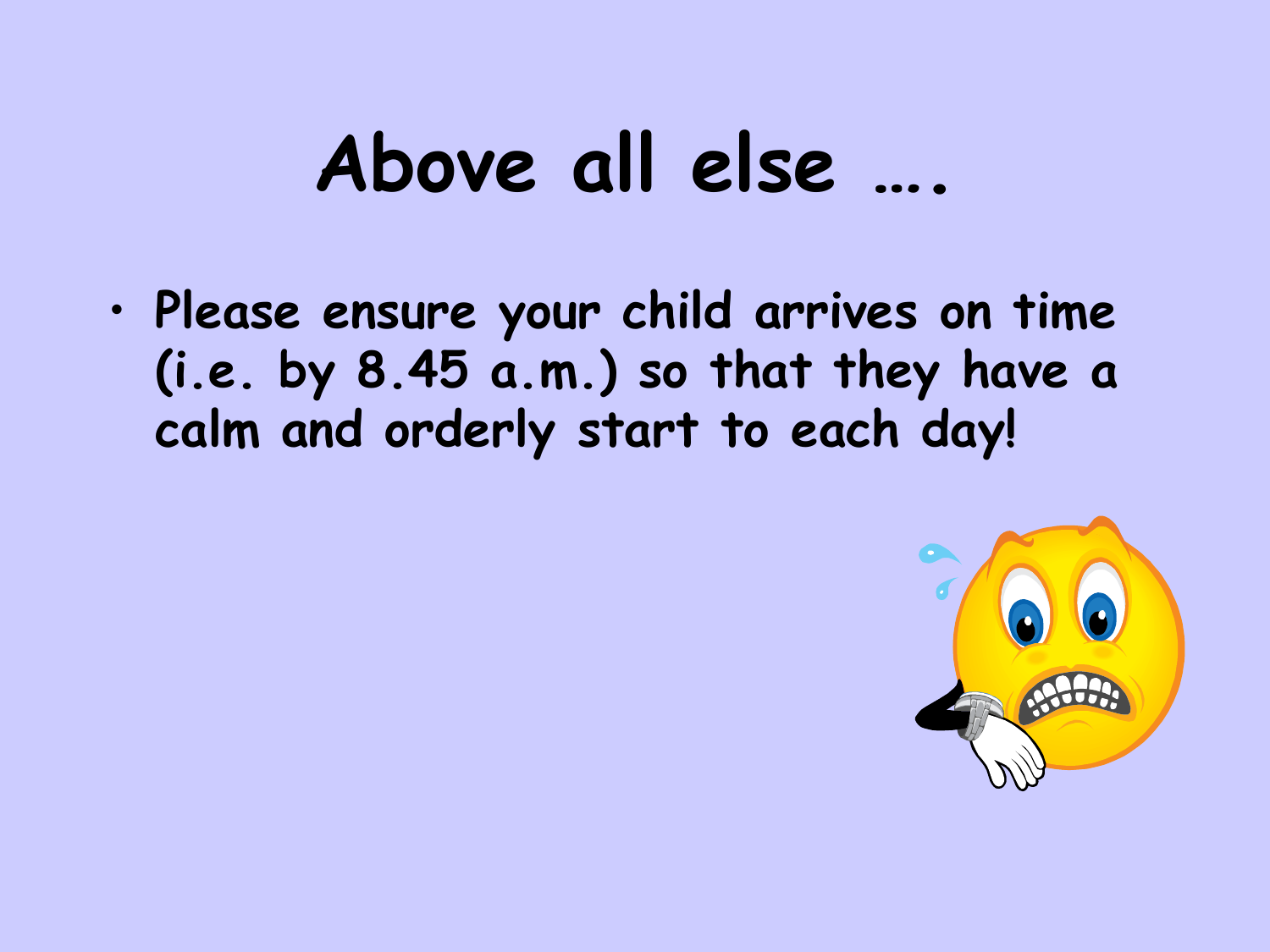## **Preparation: What can we do to help?**

**To help your child be as prepared as possible to take the tests you can support their learning of concepts and skills by ensuring they:**

- **1. Complete the Y6 homework**
- **2. Complete exercises in CGP revision books**